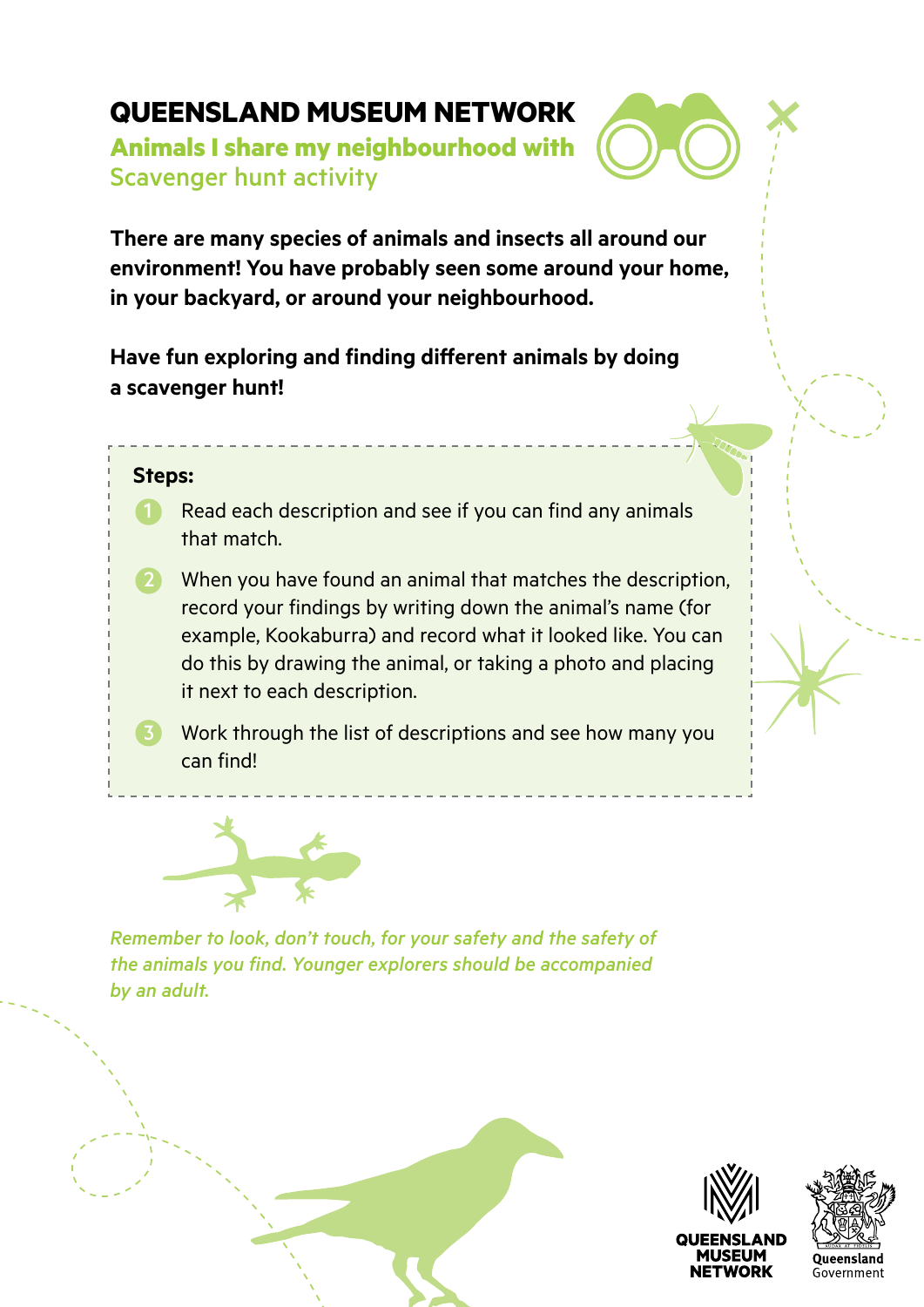Animals with feathers

*Hint: birds are animals with feathers*

*Draw the animal or add a photo in the box*

**QUEENSLAND<br>MUSEUM<br>NETWORK** 

Queensland Government

| <b>Animal with colourful feathers</b> | Animal with feathers that feeds<br>on the ground |  |
|---------------------------------------|--------------------------------------------------|--|
|                                       |                                                  |  |
|                                       |                                                  |  |
|                                       |                                                  |  |
|                                       |                                                  |  |
| What animal did you find?             | What animal did you find?                        |  |
| Animal with feathers that have        | Animal with feathers that have                   |  |
| very long legs                        | a loud call                                      |  |
|                                       |                                                  |  |
|                                       |                                                  |  |
|                                       |                                                  |  |
|                                       |                                                  |  |
|                                       |                                                  |  |
| What animal did you find?             | What animal did you find?                        |  |
|                                       |                                                  |  |
|                                       |                                                  |  |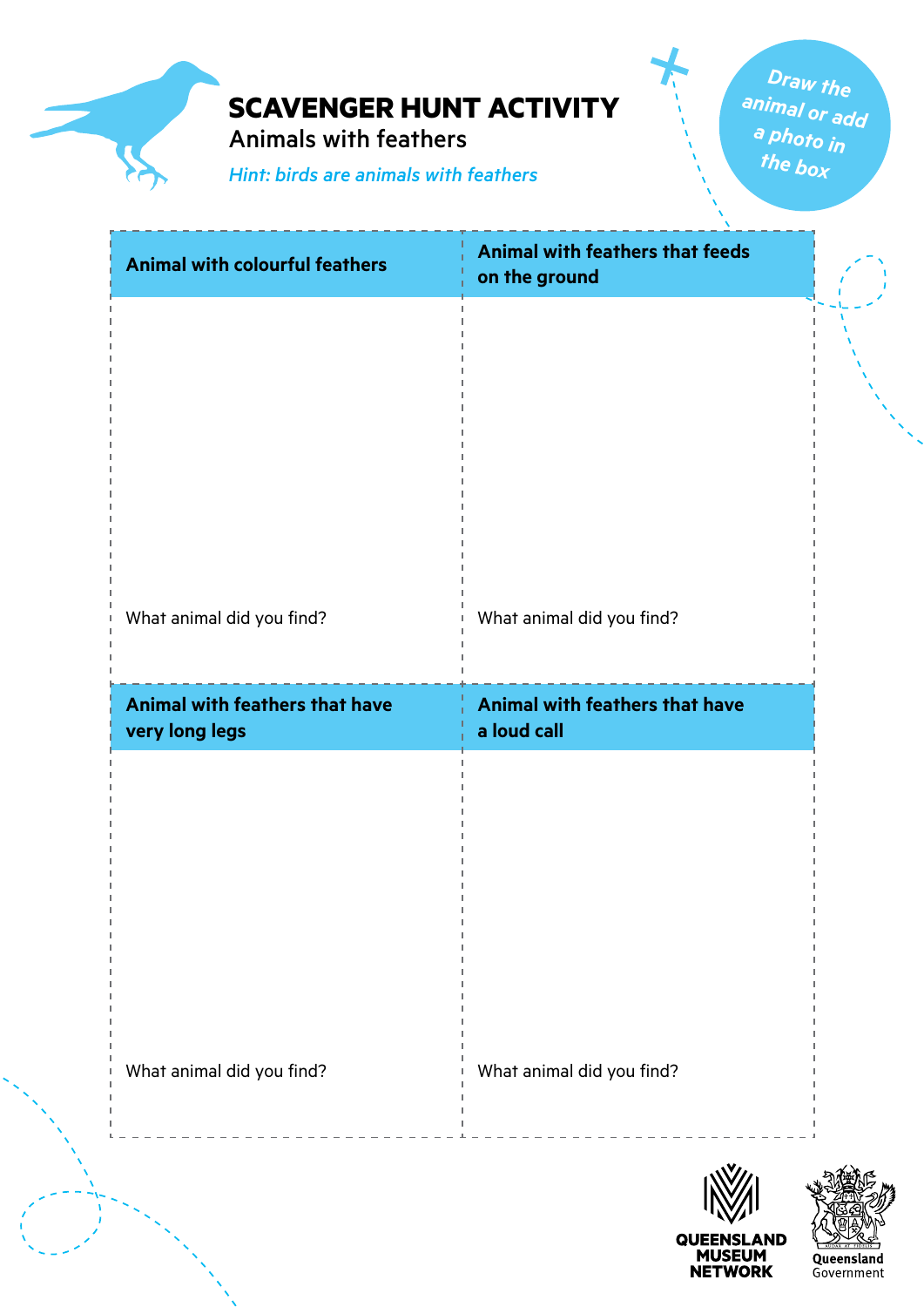

| Animal with hair or fur that lives<br>in a tree                   | Animal with hair or fur that lives<br>inside your house, yard or shed |        |
|-------------------------------------------------------------------|-----------------------------------------------------------------------|--------|
|                                                                   |                                                                       |        |
|                                                                   |                                                                       |        |
|                                                                   |                                                                       |        |
|                                                                   |                                                                       |        |
| What animal did you find?                                         | What animal did you find?                                             |        |
| Animal with hair or fur that you can<br>see at night with a torch | Animal with hair or fur with a long tail                              |        |
| Hint: a torch allows us to see animals<br>eye shine               |                                                                       |        |
|                                                                   |                                                                       |        |
|                                                                   |                                                                       |        |
|                                                                   |                                                                       |        |
| What animal did you find?                                         | What animal did you find?                                             |        |
|                                                                   | 135/11                                                                | "ৰ" ছে |

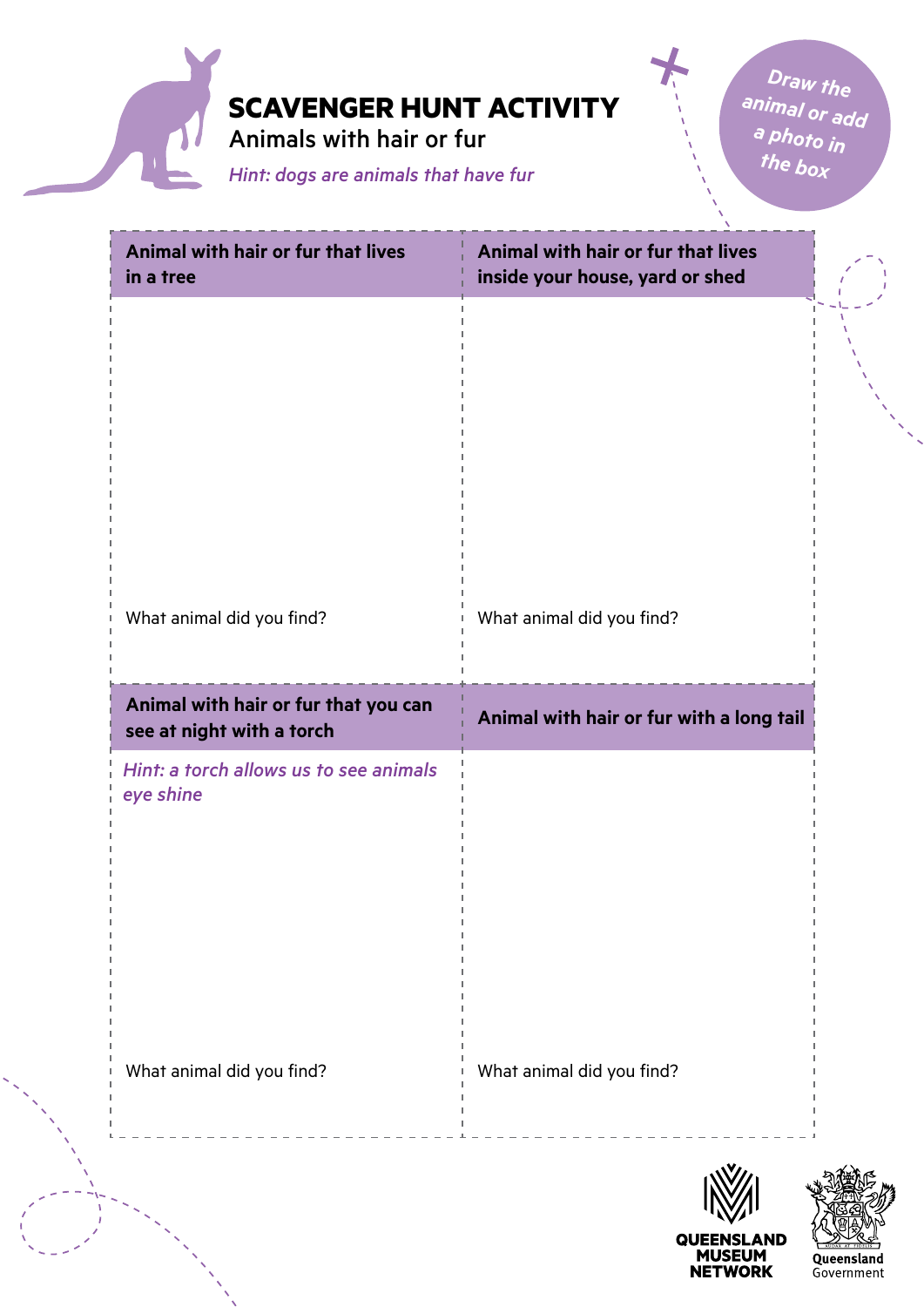

Animal with six legs

*Hint: insects have 6 legs*

| Animal with six legs that flies                  | Animal with six legs that crawls on<br>the ground |  |
|--------------------------------------------------|---------------------------------------------------|--|
|                                                  |                                                   |  |
|                                                  |                                                   |  |
|                                                  |                                                   |  |
|                                                  |                                                   |  |
| What animal did you find?                        | What animal did you find?                         |  |
|                                                  |                                                   |  |
| Animal with six legs that has lots<br>of colours | Animal with six legs that makes<br>a noise        |  |
|                                                  |                                                   |  |
|                                                  |                                                   |  |
|                                                  |                                                   |  |
|                                                  |                                                   |  |
| What animal did you find?                        | What animal did you find?                         |  |
|                                                  |                                                   |  |

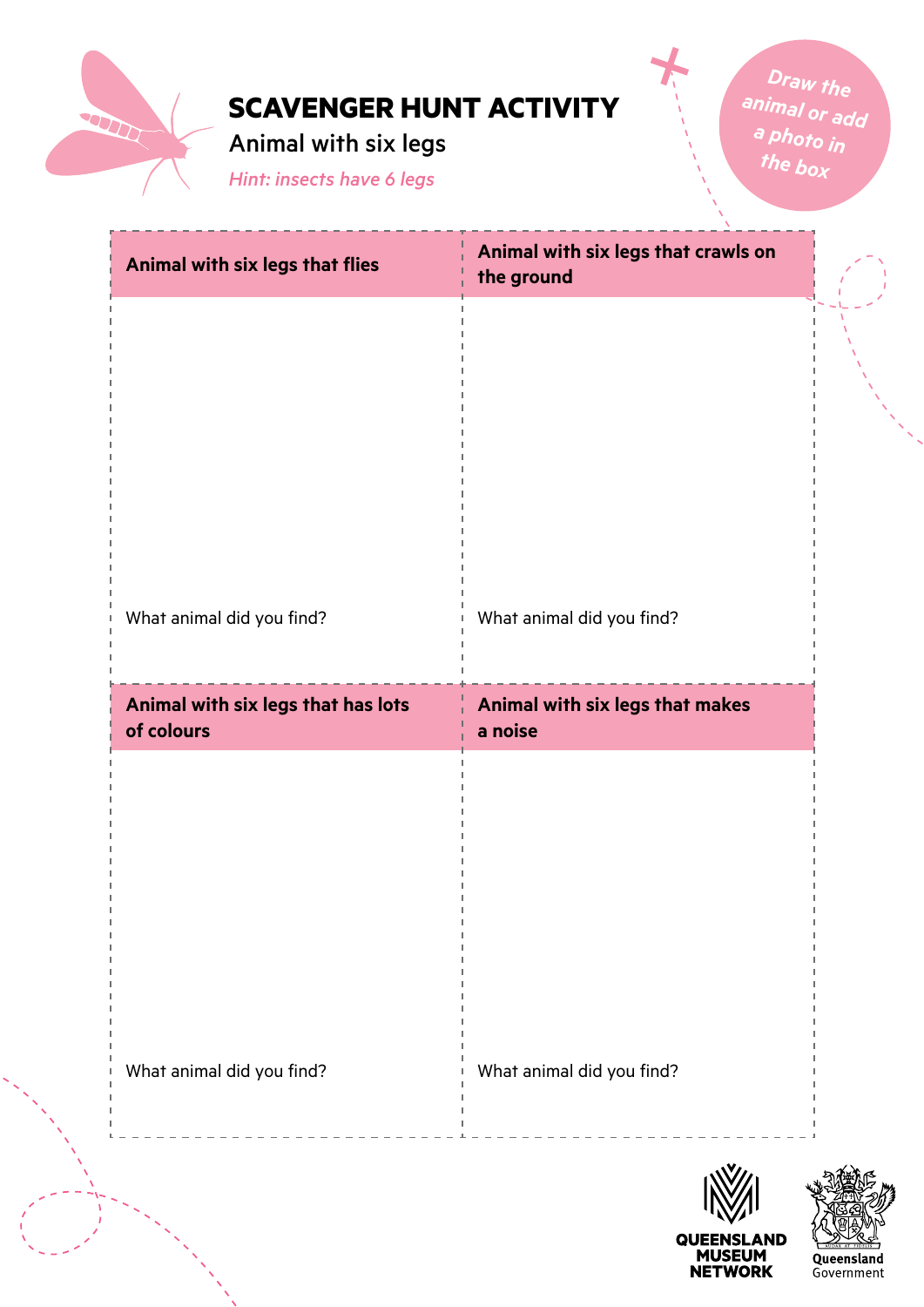

Animals with 8 legs

*Hint: spiders have 8 legs*

| Animal with 8 legs that spins a web           | Animal with 8 legs that lives on<br>the ground |  |
|-----------------------------------------------|------------------------------------------------|--|
|                                               |                                                |  |
|                                               |                                                |  |
|                                               |                                                |  |
|                                               |                                                |  |
| What animal did you find?                     | What animal did you find?                      |  |
|                                               |                                                |  |
| Animal with 8 legs that has very<br>long legs | Animal with 8 legs that lives<br>in the garden |  |
|                                               |                                                |  |
|                                               |                                                |  |
|                                               |                                                |  |
|                                               |                                                |  |
|                                               |                                                |  |
|                                               |                                                |  |
| What animal did you find?                     | What animal did you find?                      |  |

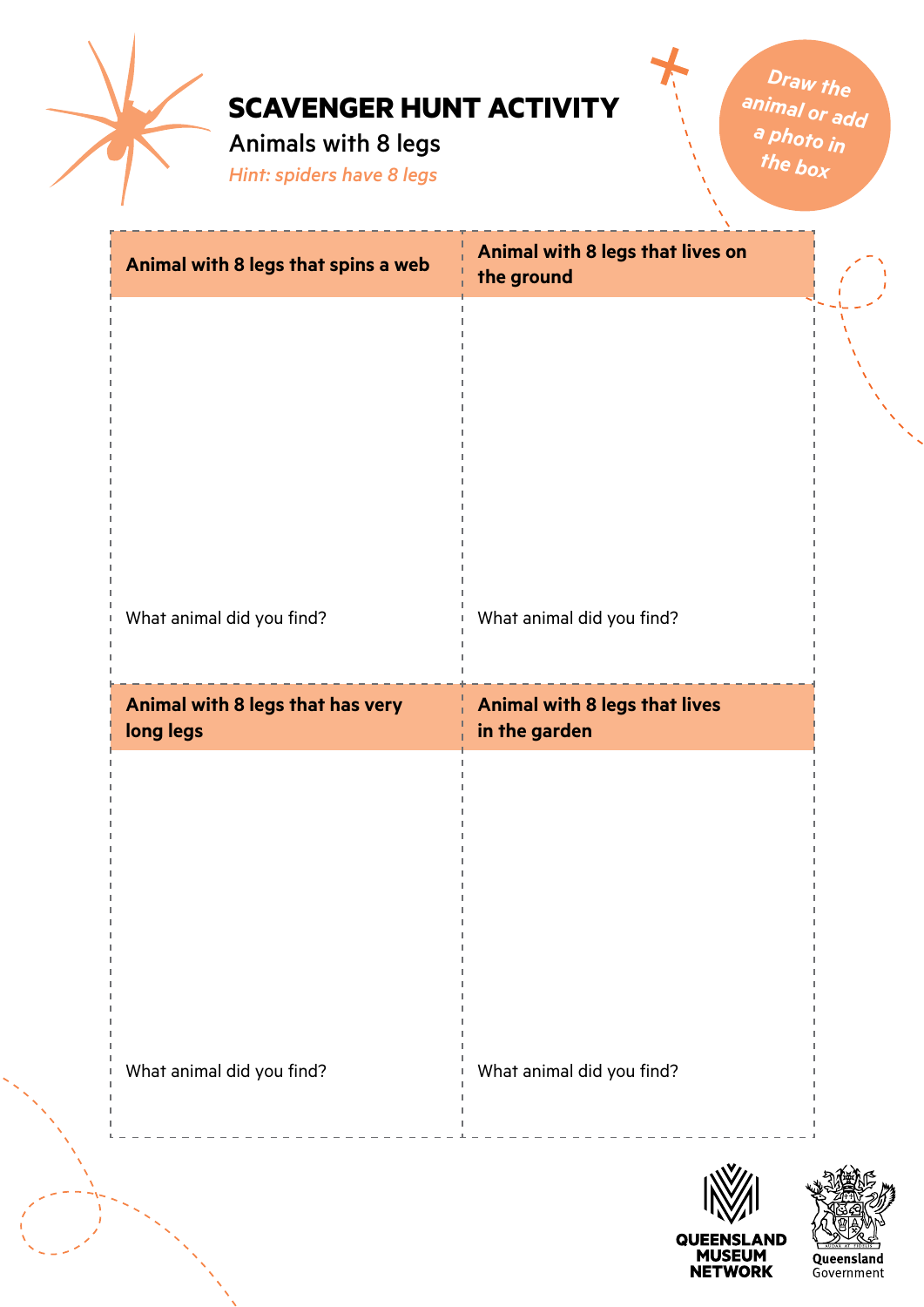

Animals that are reptiles or amphibians

*Hint: lizards are reptiles and frogs are amphibians*

| A reptile or amphibian that is<br>light-coloured  | A reptile or amphibian that is small                                  |  |
|---------------------------------------------------|-----------------------------------------------------------------------|--|
|                                                   |                                                                       |  |
|                                                   |                                                                       |  |
|                                                   |                                                                       |  |
|                                                   |                                                                       |  |
| What animal did you find?                         | What animal did you find?                                             |  |
| A reptile or amphibian that makes<br>a loud noise | A reptile or amphibian that lives<br>inside your house, yard, or shed |  |
|                                                   |                                                                       |  |
|                                                   |                                                                       |  |
|                                                   |                                                                       |  |
|                                                   |                                                                       |  |
| What animal did you find?                         | What animal did you find?                                             |  |
|                                                   |                                                                       |  |
|                                                   |                                                                       |  |